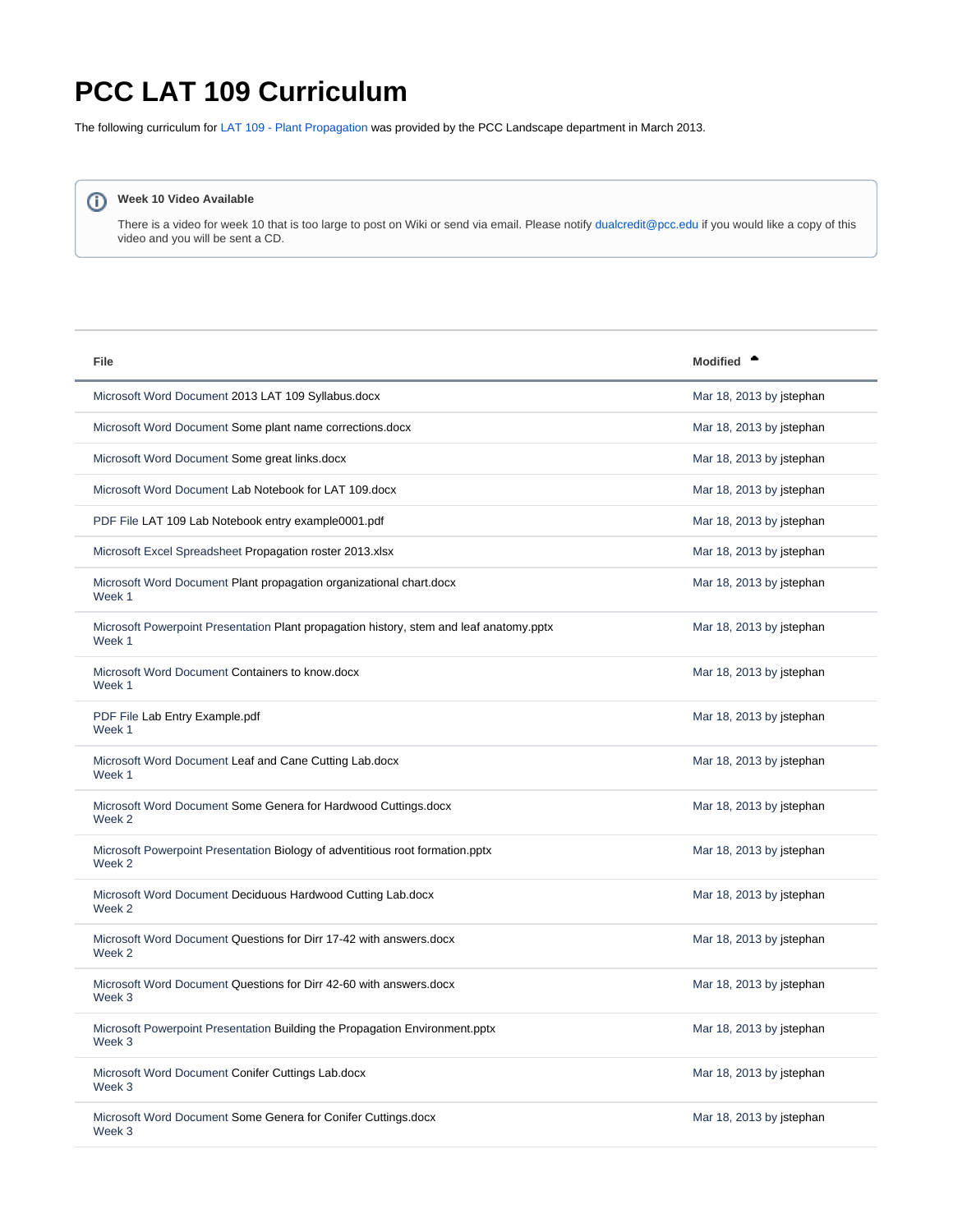| JPEG File prophouse_5.JPG<br>Week 3                                          | Mar 18, 2013 by jstephan |
|------------------------------------------------------------------------------|--------------------------|
| JPEG File prophouse_4.JPG<br>Week 3                                          | Mar 18, 2013 by jstephan |
| JPEG File prophouse_1.JPG<br>Week 3                                          | Mar 18, 2013 by jstephan |
| JPEG File prophouse_2.JPG<br>Week 3                                          | Mar 18, 2013 by jstephan |
| JPEG File prophouse_3.JPG<br>Week 3                                          | Mar 18, 2013 by jstephan |
| JPEG File prophouse_6.JPG<br>Week 3                                          | Mar 18, 2013 by jstephan |
| PDF File Serpentine layering.pdf<br>Week 4                                   | Mar 18, 2013 by jstephan |
| PDF File Runners and plantlets.pdf<br>Week 4                                 | Mar 18, 2013 by jstephan |
| Microsoft Word Document Layering Lab.docx<br>Week 4                          | Mar 18, 2013 by jstephan |
| Microsoft Powerpoint Presentation Layering.pptx<br>Week 4                    | Mar 18, 2013 by jstephan |
| Microsoft Word 97 Document Reading questions for Layering.doc<br>Week 4      | Mar 18, 2013 by jstephan |
| PDF File Simple layering.pdf<br>Week 4                                       | Mar 18, 2013 by jstephan |
| Microsoft Word 97 Document Questions for week 6 pp. 5-6.doc<br>Week 6        | Mar 18, 2013 by jstephan |
| Microsoft Powerpoint Presentation Division and Separation.pptx<br>Week 6     | Mar 18, 2013 by jstephan |
| Microsoft Word Document Grafting Lab.docx<br>Week 7                          | Mar 18, 2013 by jstephan |
| Microsoft Powerpoint Presentation Grafting.pptx<br>Week 7                    | Mar 18, 2013 by jstephan |
| Microsoft Word 97 Document Questions for Dirr 61-69.doc<br>Week 7            | Mar 18, 2013 by jstephan |
| Microsoft Powerpoint Presentation Seed formation and dormancy.pptx<br>Week 9 | Mar 18, 2013 by jstephan |
| Microsoft Word Document Seed dormancy lab.docx<br>Week 9                     | Mar 18, 2013 by jstephan |
| Microsoft Powerpoint Presentation Budding.pptx<br>Week 8                     | Mar 18, 2013 by jstephan |
| Microsoft Word Document Dirr 69-76.docx<br>Week 8                            | Mar 18, 2013 by jstephan |
| Microsoft Word 97 Document Question for Dirr 1-13.doc<br>Week 9              | Mar 18, 2013 by jstephan |
| Microsoft Powerpoint Presentation Seed Germination PPT.pptx<br>Week 10       | Mar 18, 2013 by jstephan |
| Microsoft Word Document Plant Propagation Week 10 questions.docx<br>Week 10  | Mar 18, 2013 by jstephan |